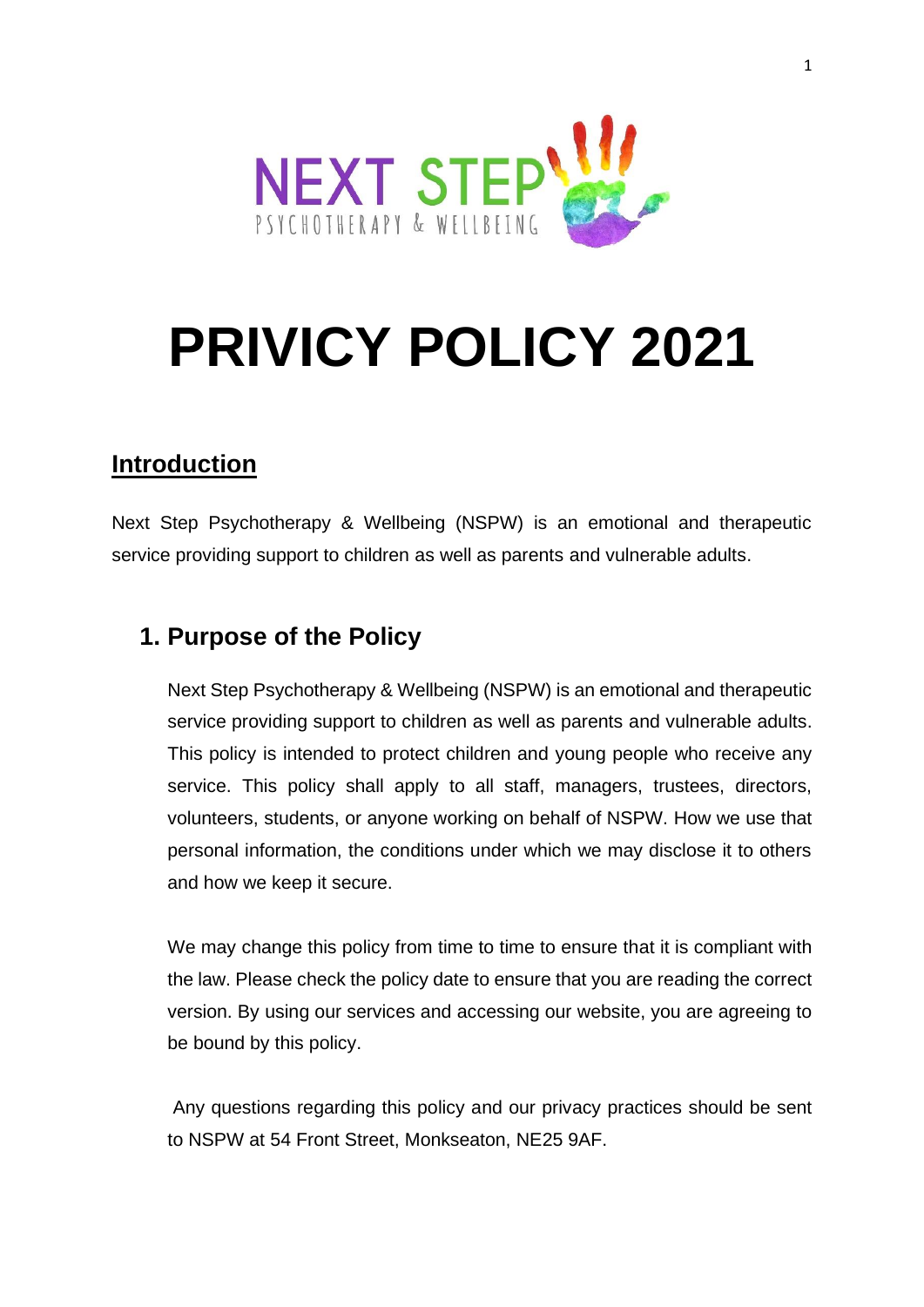### **2. How do we collect information?**

We obtain information about you when you engage with ourselves, for example as a client, as a member, as a worker or volunteer, or partner. Furthermore, when entering a commercial contract with NSPW, we will collect information in order to ensure contract obligations of both parties are met.

## **3. What type of information is collected?**

The personal information we collect might include your name, address, email address, sensitive information regarding your mental or physical wellbeing, third parties including family members or medical practitioners, bank details for contractors and key personnel within those contracts. This is not an exhaustive list and what personal information we collect is dependent upon the service you are engaging with.

# **4. Purpose of the Policy**

We may use your information to:

• Enable us to provide a care, support, information and/ or advice service to you.

- Seek your views or comments on the services.
- Process orders/invoices.
- Carry out our obligations arising from any contracts entered by both parties.
- Notify you of changes to our services.
- Inform you of activities/services within NSPW if opted in too.
- Process a job or volunteer application.

We review our retention periods for personal information on a regular basis. We are legally required to hold some types of information to fulfil our statutory obligations. We will hold your personal information on our systems for as long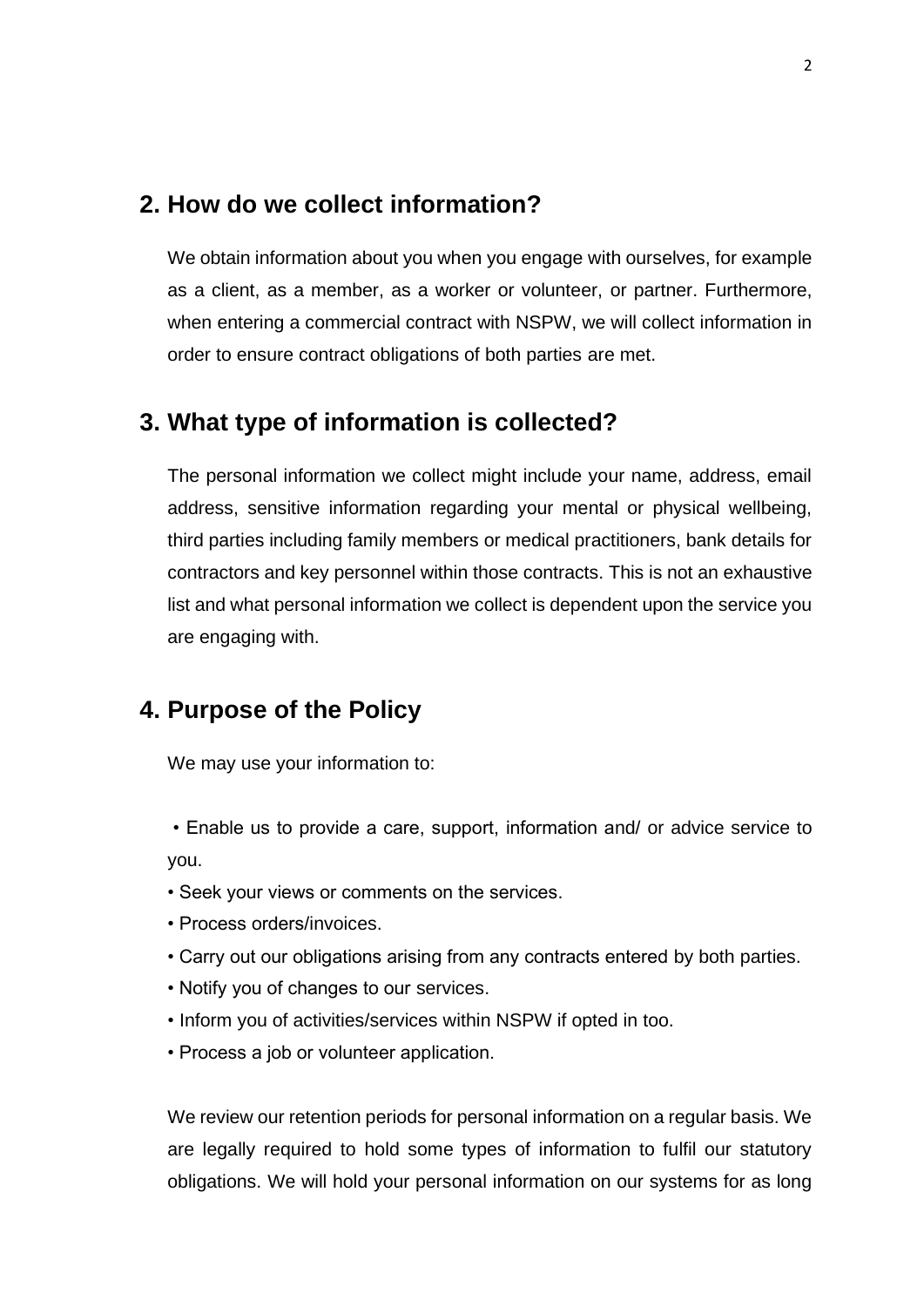as is necessary for the relevant activity, for example to fulfil any legislative or regulatory obligation, or as long as is set out in any relevant contract you hold with us.

## **5. Who has access to this information?**

NSPW makes the following commitment to you:

• We will provide access to your information only to those who need this information in order to provide a relevant service to you.

- We will not sell or rent your information to ANY third parties.
- We will not share your information with third parties for marketing purposes.

• We will only share information with third parties as a requirement of the service provided, where there may be a safeguarding issue or where we are legally bound to do so.

#### **THIRD PARTIES WHERE NEEDED**

We work closely with various third-party providers such as health professionals, social services, Health and Social Care Trusts or the Health Service Executive to ensure we provide a range of quality and reliable services designed to meet the needs of our clients. The relevant third-party provider will use your details to provide NSPW with information and carry out both our and their obligations to you when using the services.

We may transfer your personal information to a third party as part of any business restructuring or reorganisation, or if we are under a duty to disclose or share your personal data in order to comply with any legal obligation or to enforce or apply our terms of use or to protect the rights, property or safety of individuals. However, we will take steps with the aim of ensuring that your privacy rights continue to be protected and you are informed of this.

## **6. Who has access to this information?**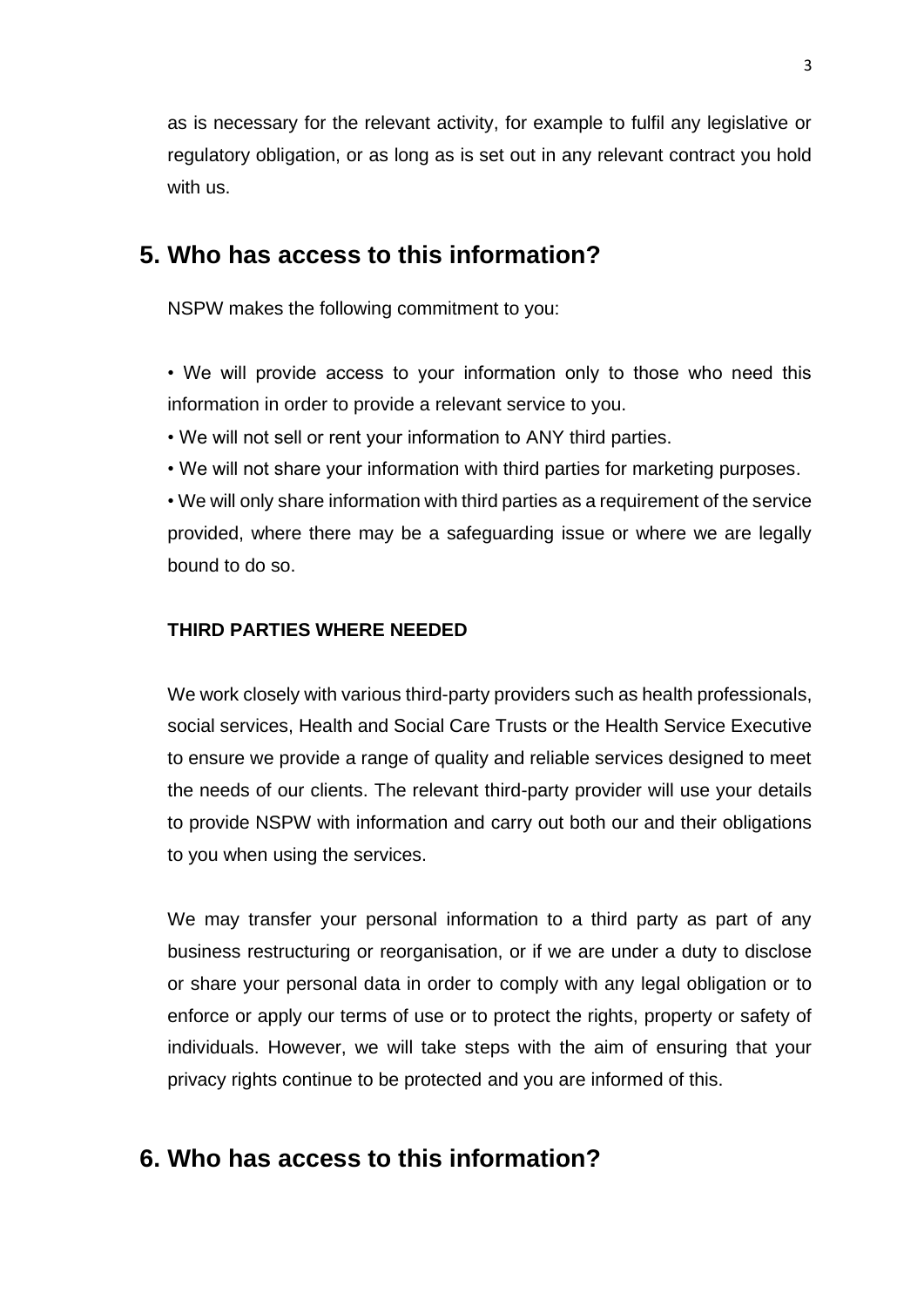NSPW makes the following commitment to you:

- We will provide access to your information only to those who need this information in order to provide a relevant service to you.
- We will not sell or rent your information to ANY third parties.
- We will not share your information with third parties for marketing purposes.

## **7. How can you access and update your information?**

The accuracy of your information is important to us. if you change email address, or any of the other information we hold is inaccurate or out of date, please notify responsible staff who will update this.

A responsible staff member is generally the person you contact or speak to when dealing with the relevant matter. You have the right to ask for a copy of the information NSPW holds about you. This is known as a Subject Access Request and we will aim to provide the relevant data to you within one month of receipt. This may be extended by up to two further months where requests are complex or numerous. If this is the case, we will inform you within one month of the receipt of the request and explain why the extension is necessary.

# **8. Security precautions in place to protect the loss, misuse, or alternation of your information.**

When you give us personal information, we take steps to ensure that it's treated securely. Any sensitive information is securely filed, and we apply software to our information and communications systems to prevent unauthorised access to your information.

## **9. Children 16 and under**

We are concerned to protect the privacy of children aged 16 or under. If you are aged 16 or under, and we need to get consent from you to use your personal